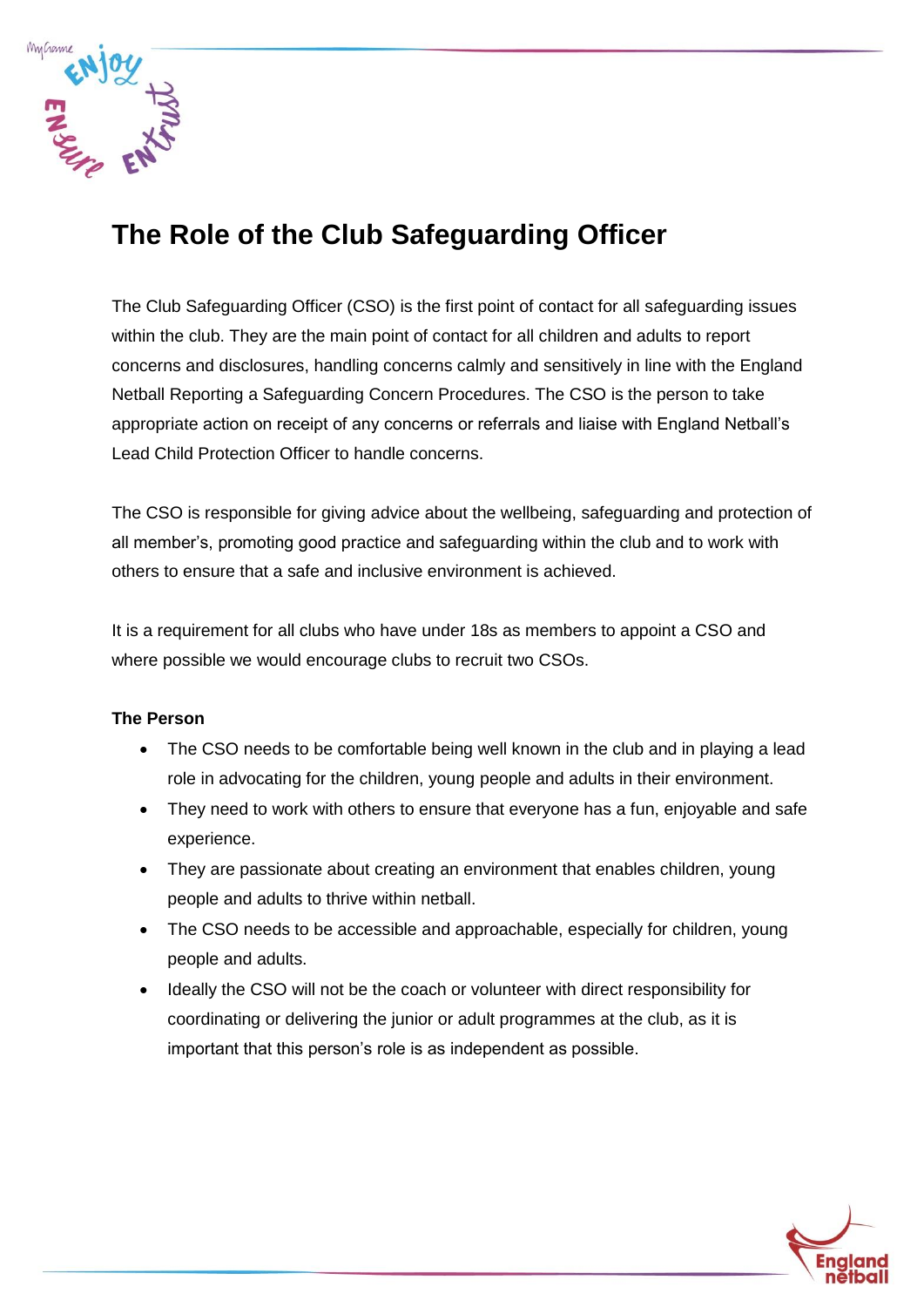

#### **Skills**

- Approachable and enthusiastic
- Respectful, unbiased, empathetic
- Professional, reliable, committed and helpful
- Engaging and supportive
- Caring and compassionate
- Good listener and friendly
- Organised and able to create and maintain records appropriately
- Trustworthy, tactful and aware of the need for confidentiality

#### **Knowledge**

- Awareness of the local statutory child protection network, including the contact details for the local police and Children's Services, the role of the Local Safeguarding Children's Board (LSCB), Local Authority Designated Officer and an awareness of local inter-agency child protection procedures.
- Knowledge of core legislation and government guidance on safeguarding.
- Have an understanding of poor practice and abuse behaviour that is harmful to children, young people or adults at risk or has a potentially negative impact upon their welfare and enjoyment of netball.

#### **Requirements**

- Be affiliated to England Netball
- Record their details on ENgage
- Have a **Enhanced DBS** clearance check through England Netball

#### **Training**

Every CSO must complete the following in relation to safeguarding and renew the training courses every three years. As a CSO you will also need to evidence that you have completed safeguarding training.

**1. Read** 

Read the England Netball; [Safeguarding Young People in Netball Policy;](https://www.englandnetball.co.uk/governance/safeguarding/safeguarding-policies/) [Safeguarding Adults at Risk Policy;](https://www.englandnetball.co.uk/governance/safeguarding/adults-at-risk/) [Reporting a Safeguarding Concern Procedure;](https://www.englandnetball.co.uk/governance/safeguarding/reporting-a-safeguarding-concern/) [Club Safeguarding Guidance;](https://www.englandnetball.co.uk/governance/safeguarding/club-safeguarding/) [DBS Guidance](https://www.englandnetball.co.uk/governance/safeguarding/dbs/) and [Codes of Conduct.](https://www.englandnetball.co.uk/governance/enjoy-ensure-entrust/enjoy-codes-of-conduct-disciplinary-regulations/)

**2. Attend** 

Attend a UK Coaching Safeguarding and Protecting Children (SPC) [face to face](https://www.ukcoaching.org/courses/search?courseid=885&distance=25&order=relevant&bookableonly=false) or [virtual](https://www.ukcoaching.org/courses/workshops/safeguarding-protecting-children-online-classroom) training course.

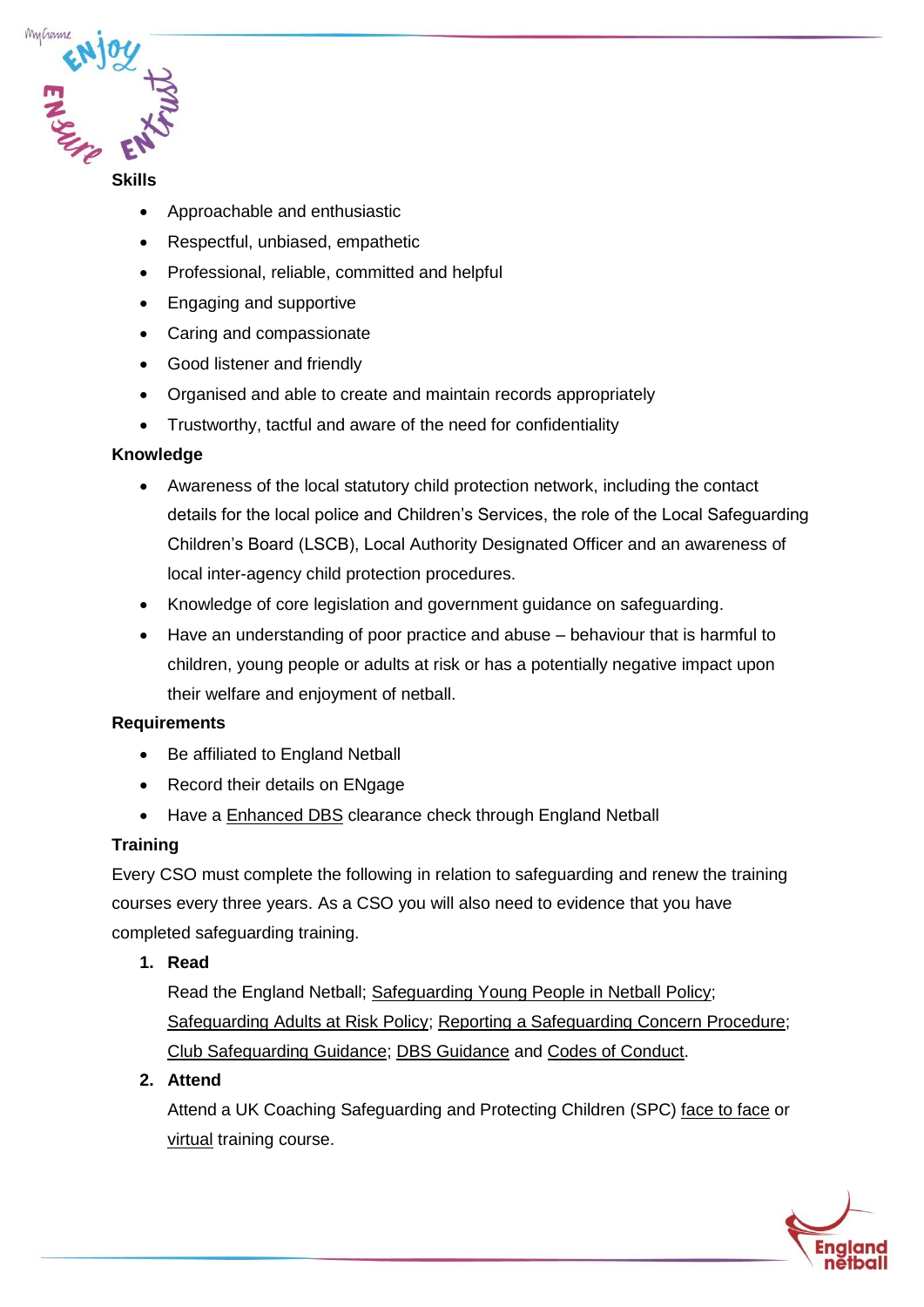

training course. Delivered through your [Active Partnership](https://www.activepartnerships.org/) and further details can be found on the [Child Protection in Sport Unit website.](https://thecpsu.org.uk/training-events/specialist-safeguarding-training/#heading-top)

## **3. Renew**

CSOs must complete a renewal of their SPC and are recommended to renew their TTL training every three years

Renew your UK Coaching SPC training by completing the [online renewal](https://www.ukcoaching.org/courses/learn-at-home/sgp) then 3 years later renew again by completing the [face to face](https://www.ukcoaching.org/courses/search?courseid=885&distance=25&order=relevant&bookableonly=false) or [virtual](https://www.ukcoaching.org/courses/workshops/safeguarding-protecting-children-online-classroom) training course. Repeating this cycle for each renewal.

Renew (recommended) your Child Protection in Sport Unit TTL training by completing the face to face or virtual training course. Delivered through your [Active](https://www.activepartnerships.org/)  [Partnership](https://www.activepartnerships.org/) and further details can be found on the [Child Protection in Sport Unit](https://thecpsu.org.uk/training-events/specialist-safeguarding-training/#heading-top)  [website.](https://thecpsu.org.uk/training-events/specialist-safeguarding-training/#heading-top)

# **Responsibility**

The CSO is the person with primary responsibility for managing and reporting concerns about children or adults at risk and for putting in to place safeguarding procedures. It is important to highlight however that safeguarding is everyone's responsibility and all at the club should do their bit.

- To assist the club to put Safeguarding Policy and Procedures in place.
- To work with others in the club to ensure safeguarding information, including policies, reporting procedures and details of the CSO are visible and available.
- To promote awareness of the Codes of Conduct for staff, volunteers, coaches, members (juniors and adults) and parents.
- To ensure that safe recruitment and induction procedures within the club for staff and volunteers are followed.
- To ensure that, where necessary, all existing staff or volunteers have an up-todate DBS Enhanced Disclosure checks through England Netball and these should be renewed every 3 years. Be the point of contact for risk assessments and clearance communications with England Netball.

## **Referrals**

- To be the first point of contact for club staff, volunteers, members, young people, adults and parents for any issues concerning child welfare / adults at risk, poor practice and potential or alleged abuse.
- To work with the England Netball Lead Safeguarding Officer when concerns arise and ensure that all incidents are reported correctly.